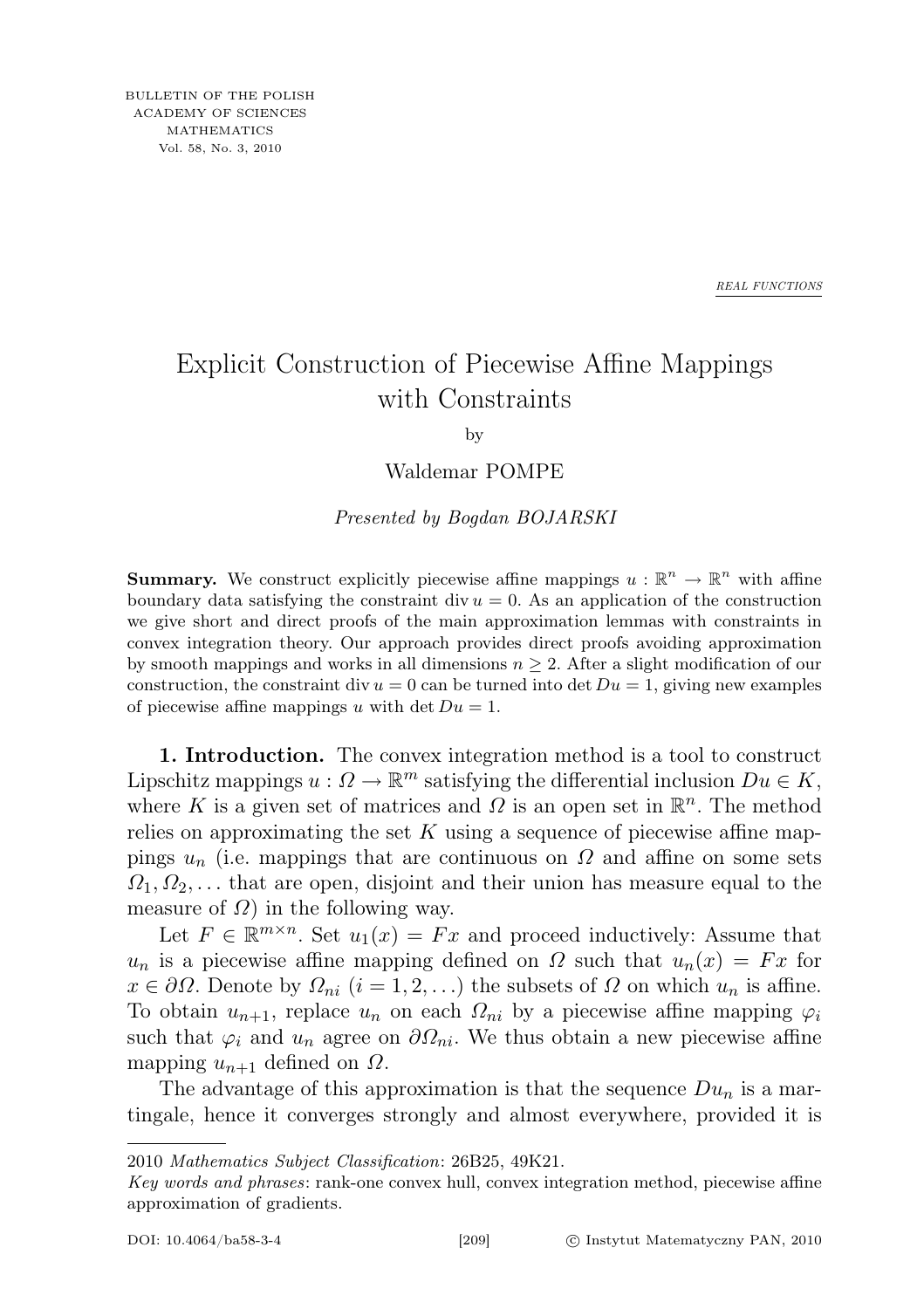bounded. Therefore if the sequence  $Du_n(x)$  approaches a point of K, then automatically the pointwise limit of  $Du_n(x)$  coincides almost everywhere with the gradient Du of a Lipschitz mapping u satisfying  $Du \in K$ .

For applications of this procedure as well as a parallel approach based on Baire's Theorem see [\[Na54\]](#page-11-0), [\[Ku55\]](#page-10-0), [\[Gr73\]](#page-10-1), [\[Gr86\]](#page-10-2), [\[CDK07\]](#page-10-3), [\[AFS04\]](#page-10-4), [\[KMS03\]](#page-10-5), [\[Mu99\]](#page-10-6), [\[MS01\]](#page-11-1), [\[MRS05\]](#page-10-7), [\[Po10\]](#page-11-2), [\[Sy06\]](#page-11-3), [\[Zh06\]](#page-11-4), [\[LS09\]](#page-10-8), [\[DM97\]](#page-10-9), [\[DM99\]](#page-10-10), [\[Ki01\]](#page-10-11), [\[Ki02\]](#page-10-12).

However, this type of approximation does not provide too much freedom. Since the minors are Null-Lagrangians, the sequence  $\mathbf{M}(Du_n)$  is also a martingale  $(M(X))$  is the vector of all minors of the matrix X). So if for instance  $\det X = 1$  (with  $m = n$ ) for each  $X \in K$ , then our approximating sequence  $u_n$  of piecewise affine mappings must also satisfy det  $Du_n(x) = 1$ .

In paper [\[MS99\]](#page-10-13) S. Müller and V. Šverák have proved that there are sufficiently many piecewise affine mappings  $u_n$  with det  $Du_n(x) = 1$  to ensure approximation along rank-one lines. This result is known as the main approximation lemma in convex integration theory (actually S. Müller and V. Šverák considered a more general case, where the determinant is replaced by a fixed subdeterminant of size  $\geq$  2). Since in the case without constraints one usually moves along rank-one lines, their result shows that adding the extra constraint det  $X = 1$  does not limit the freedom in the approximation process.

The proof in [\[MS99\]](#page-10-13) consists of two steps. First, one proves the existence of an appropriate sequence  $u_n$  of smooth mappings with det  $Du_n(x)$  $= 1$ . Then one modifies carefully the sequence  $u_n$ , preserving the constraint  $\det X = 1$ , to obtain piecewise affine mappings. This procedure leads to very complicated mappings that are hard to control or to deduce further useful properties. In the same paper, S. Müller and V. Šverák remark [\[MS99,](#page-10-13) Remark after Theorem 6.1] that in dimension 2 a direct construction of piecewise affine mappings  $u_n$  with 20 gradients is possible. Influenced by the unpublished notes of S. Müller and V. Šverák, S. Conti and F. Theil [\[CT05\]](#page-10-14) presented a direct construction in dimension 2 using only 5 gradients and 12 regions. Recently, S. Conti [\[Co08\]](#page-10-15) has extended the construction to higher dimensions, based on the results in dimension 2.

Moreover, the authors remarked in [\[MS99\]](#page-10-13) that some other constraints like div  $u = 0$  or  $Du = (Du)^T$  can be treated with an analogous method. In [\[Ki02\]](#page-10-12) B. Kirchheim confirms this by providing a detailed proof for the case  $Du = (Du)^T$ . The proof goes along the same lines as in [\[MS99\]](#page-10-13) and therefore the piecewise affine mappings obtained are complicated and hard to control.

In [\[CT05\]](#page-10-14) S. Conti and F. Theil remarked that the method of [\[MS99\]](#page-10-13) is too complicated to deduce further properties of the mappings (like additional constraints). Therefore, it seems to be important to devise direct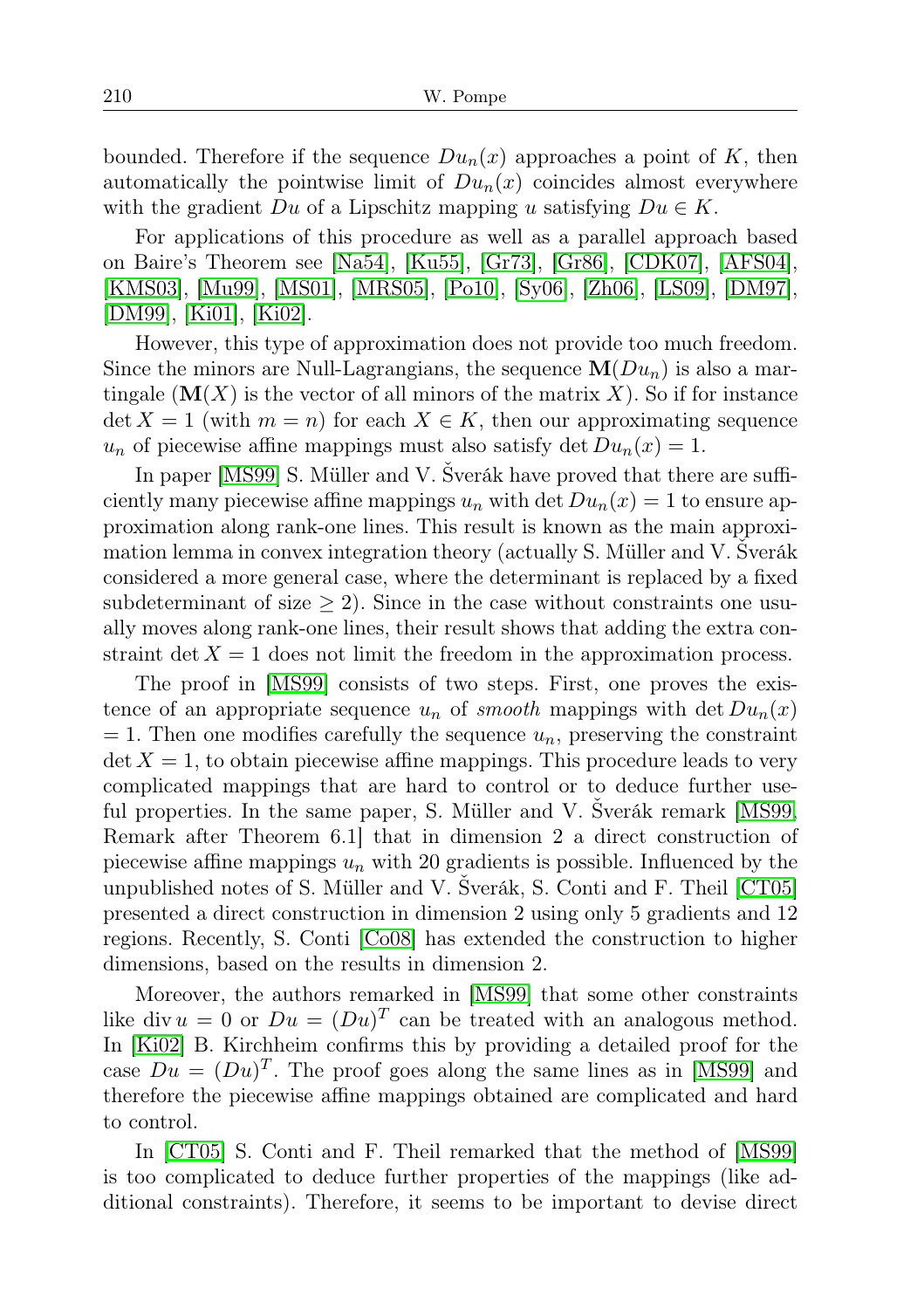constructions of constrained piecewise affine mappings with simple geometry, allowing further modifications for various applications.

The goal of the present note is to give an explicit construction of piecewise affine mappings having affine boundary data and preserving the constraint  $div u = a$ . Then we use this result to give a simple proof of the corresponding approximation lemma, without the passage through smooth mappings.

In dimension 2 the approximation lemma for the constraint div  $u = 0$ , which after a suitable change of variables is equivalent to  $Du = (Du)^T$ , is used in the solution to the 5-gradient problem (see [\[Ki02\]](#page-10-12), [\[Po10\]](#page-11-2)). Since some results concerning the 5-gradient problem are still unknown (see [\[Po10\]](#page-11-2)), it seems to be important to learn more about the structure of the piecewise affine mappings u respecting the condition div  $u = 0$ , even though it is linear.

The linearity of the constraint div  $u = 0$  does not help in the direct construction. In fact, we present a slight modification of our construction, which turns the condition div  $u = 0$  into det  $Du = 1$ . In this way we obtain new examples of piecewise affine mappings preserving the constraint det  $Du=1$ , other than those constructed in [\[Co08\]](#page-10-15), [\[CT05\]](#page-10-14).

2. The construction of piecewise affine maps with constraints in dimension 2. Our construction of piecewise affine mappings  $u$  with the constraint det  $Du = 1$  or div  $u = 0$  in arbitrary dimension is based on a construction in dimension 2.

In this section we assume that  $\Omega$  is an open domain in  $\mathbb{R}^2$ .

<span id="page-2-0"></span>LEMMA 2.1. For each  $\varepsilon > 0$  there exists a piecewise affine mapping u:  $\Omega \to \mathbb{R}^2$  such that

- (1)  $u(x) = x$  for  $x \in \partial \Omega$ ,
- (2) det  $Du(x) = 1$  for  $x \in \Omega$ ,
- (3)  $0 < ||Du Id||_{\infty} < \varepsilon$ .

*Proof.* By the Vitali covering theorem we may assume that  $\Omega$  is an equilateral triangle  $A_0A_1A_2$ , whose center is O (identified with the center of the coordinate system).

We divide the triangle  $A_0A_1A_2$  into seven regions as follows. Let M be the midpoint of the side  $A_1A_2$  (Fig. 1). Let  $X_0X_1X_2$  be an equilateral triangle with center O lying inside the triangle  $A_0A_1A_2$  and such that  $X_0$  is close to the line segment  $OM$ , but does not lie on it.

For each nonempty subset I of  $\{0, 1, 2\}$  let  $\mathcal{T}_I$  be the triangle with vertices  $X_i$  and  $A_j$ , where  $i \in I$  and  $j \in \{0,1,2\} \backslash I$ . In this way the triangle  $A_0A_1A_2$ is cut into seven triangles  $\mathcal{T}_I$ .

Now we divide the triangle  $A_0A_1A_2$  into diferent seven regions in a similar way: Let  $Y_0$  be the point symmetric to  $X_0$  with respect to the line segment OM and let  $Y_0Y_1Y_2$  be the equilateral triangle with center 0 (Fig. 2). Then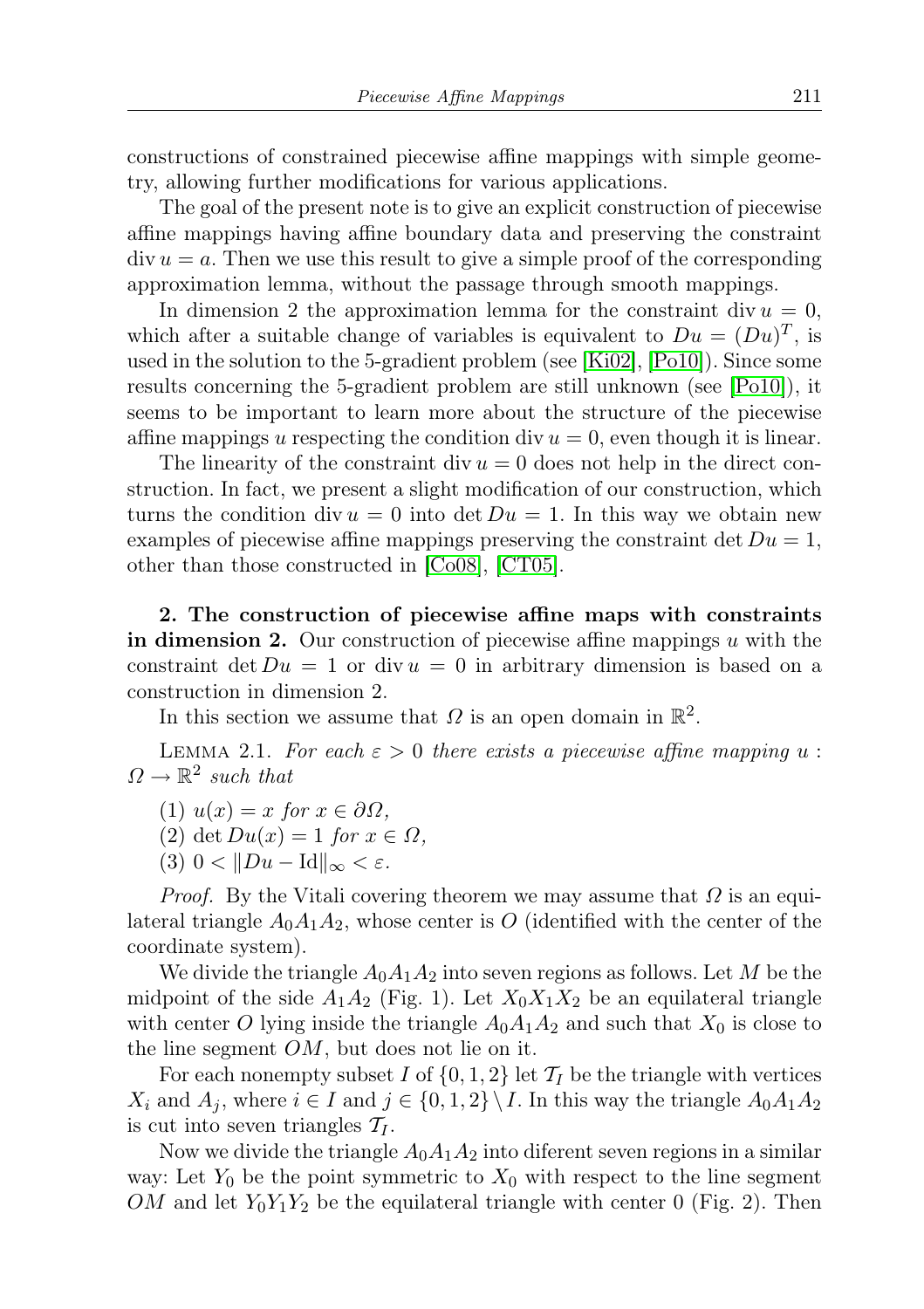the triangle  $Y_0Y_1Y_2$  is congruent to  $X_0X_1X_2$  ( $Y_0Y_1Y_2$  can also be obtained from  $X_0X_1X_2$  by rotation about O through the angle  $2\angle X_0OM$ .

For each nonempty subset I of  $\{0, 1, 2\}$  let  $S_I$  be the triangle with vertices  $Y_i$  and  $A_j$ , where  $i \in I$  and  $j \in \{0,1,2\} \backslash I$ . In this way the triangle  $A_0A_1A_2$ is cut into seven triangles  $S_I$ .



Let now  $u$  be the piecewise affine mapping which for each nonempty subset I of  $\{0, 1, 2\}$  takes the triangle  $\mathcal{T}_I$  to  $\mathcal{S}_I$  in such a way that the vertex  $X_i$  goes to  $Y_i$  and the vertex  $A_i$  stays fixed.

Then the mapping  $u$  satisfies our requirements. Indeed,  $(1)$  is obviously satisfied and (2) follows from the observation that the triangles  $\mathcal{T}_I$  and  $\mathcal{S}_I$ are congruent (and hence have equal areas), and the mapping  $u$  does not change the orientation of  $\mathcal{T}_I$ . Finally (3) holds if we choose  $X_0$  close enough to the line segment  $OM.$ 

<span id="page-3-0"></span>REMARK 2.2. A similar construction can be done for a square  $A_0A_1A_2A_3$ instead of the equilateral triangle  $A_0A_1A_2$  (see Figs. 3 and 4). Then the corresponding piecewise affine mapping  $u$  has only five different gradients.

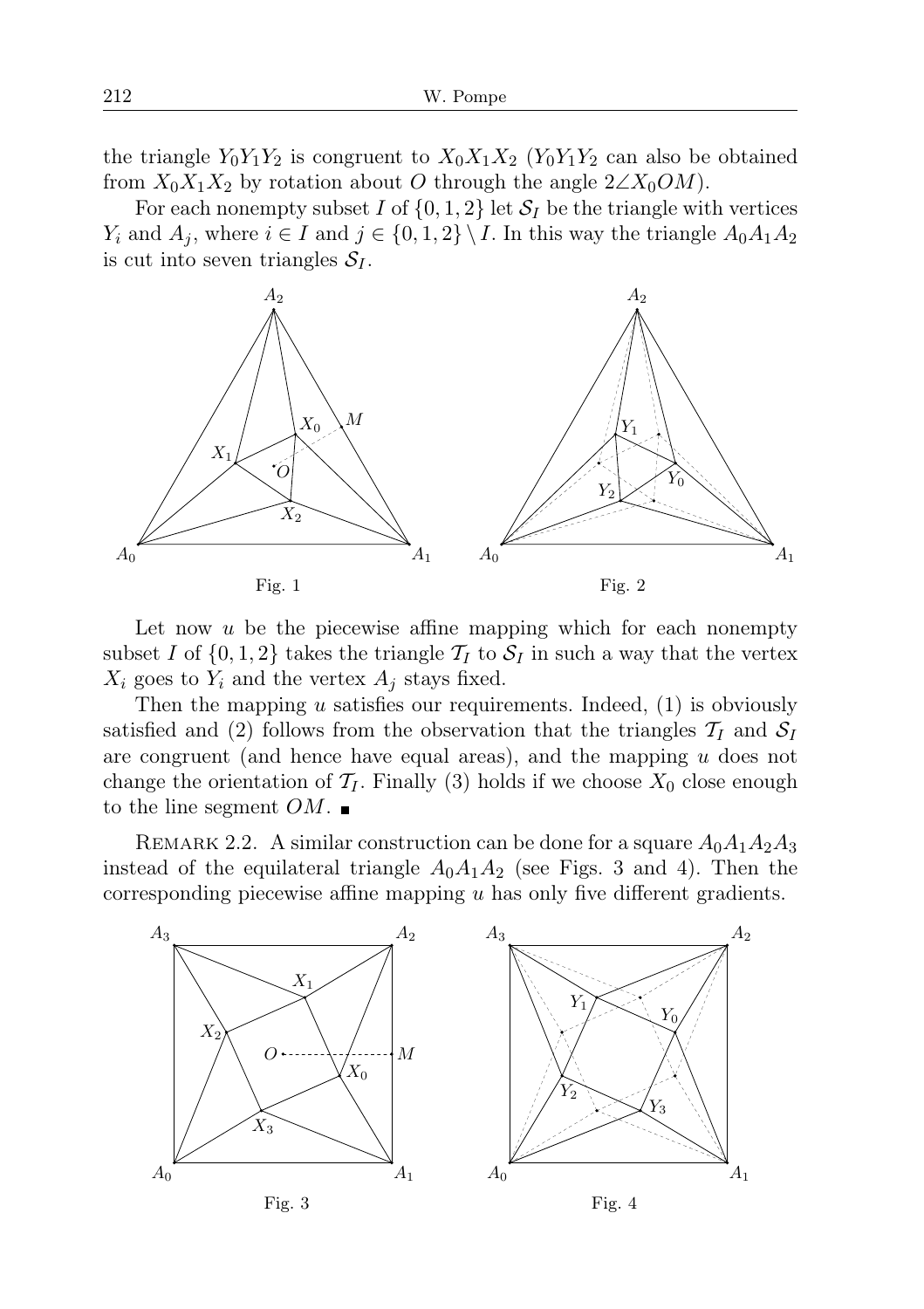A similar construction can also be done to obtain an analogous result for the affine constraint div  $u = 2$ .

<span id="page-4-0"></span>LEMMA 2.3. For each  $\varepsilon > 0$ , there exists a piecewise affine mapping  $u: \Omega \to \mathbb{R}^2$  such that

- (1)  $u(x) = x$  for  $x \in \partial\Omega$ ,
- (2) div  $u = 2$  for  $x \in \Omega$ ,
- (3)  $0 < ||Du Id||_{\infty} < \varepsilon$ .

*Proof.* Without loss of generality we may assume that  $\Omega$  is an equilateral triangle  $A_0A_1A_2$  with center 0 and such that  $A_0A_1$  is parallel to the x-axis (Fig. 5).

Denote by  $H_{\alpha}$  the linear mapping on  $\mathbb{R}^2$  which is the rotation through the angle  $\alpha$  composed with the homothety with the scale  $1/\cos \alpha$ , i.e.

$$
H_{\alpha} = \frac{1}{\cos \alpha} \begin{pmatrix} \cos \alpha & -\sin \alpha \\ \sin \alpha & \cos \alpha \end{pmatrix} = \begin{pmatrix} 1 & -\tan \alpha \\ \tan \alpha & 1 \end{pmatrix}.
$$

Fix  $0 < \mu < 1/2$  and define  $X_i = -\mu A_i$  and  $Y_i = H_\alpha X_i$  for  $i = 0, 1, 2$ . For each nonempty subset I of  $\{0, 1, 2\}$  let  $\mathcal{T}_I$  be the triangle with vertices  $X_i$  and  $A_j$ , where  $i \in I$  and  $j \in \{0,1,2\} \setminus I$ . Similarly, denote by  $S_I$  the triangle with vertices  $Y_i$  and  $A_j$ , where  $i \in I$  and  $j \in \{0,1,2\} \setminus I$ . In this way the triangle  $A_0A_1A_2$  is cut into seven triangles  $\mathcal{T}_I$  (Fig. 5) and also into seven triangles  $S_I$  (Fig. 6).

Let now u be the piecewise affine mapping, which takes  $\mathcal{T}_I$  to  $\mathcal{S}_I$  in such a way that the vertex  $X_i$  goes to  $Y_i$  and the vertex  $A_j$  stays fixed.



Then the mapping u satisfies our requirements. Indeed, (1) follows directly from the definition, and (4) is satisfied for sufficiently small values of  $\alpha$ . To see (2) denote by  $u_I$  the mapping u restricted to the triangle  $\mathcal{T}_I$ .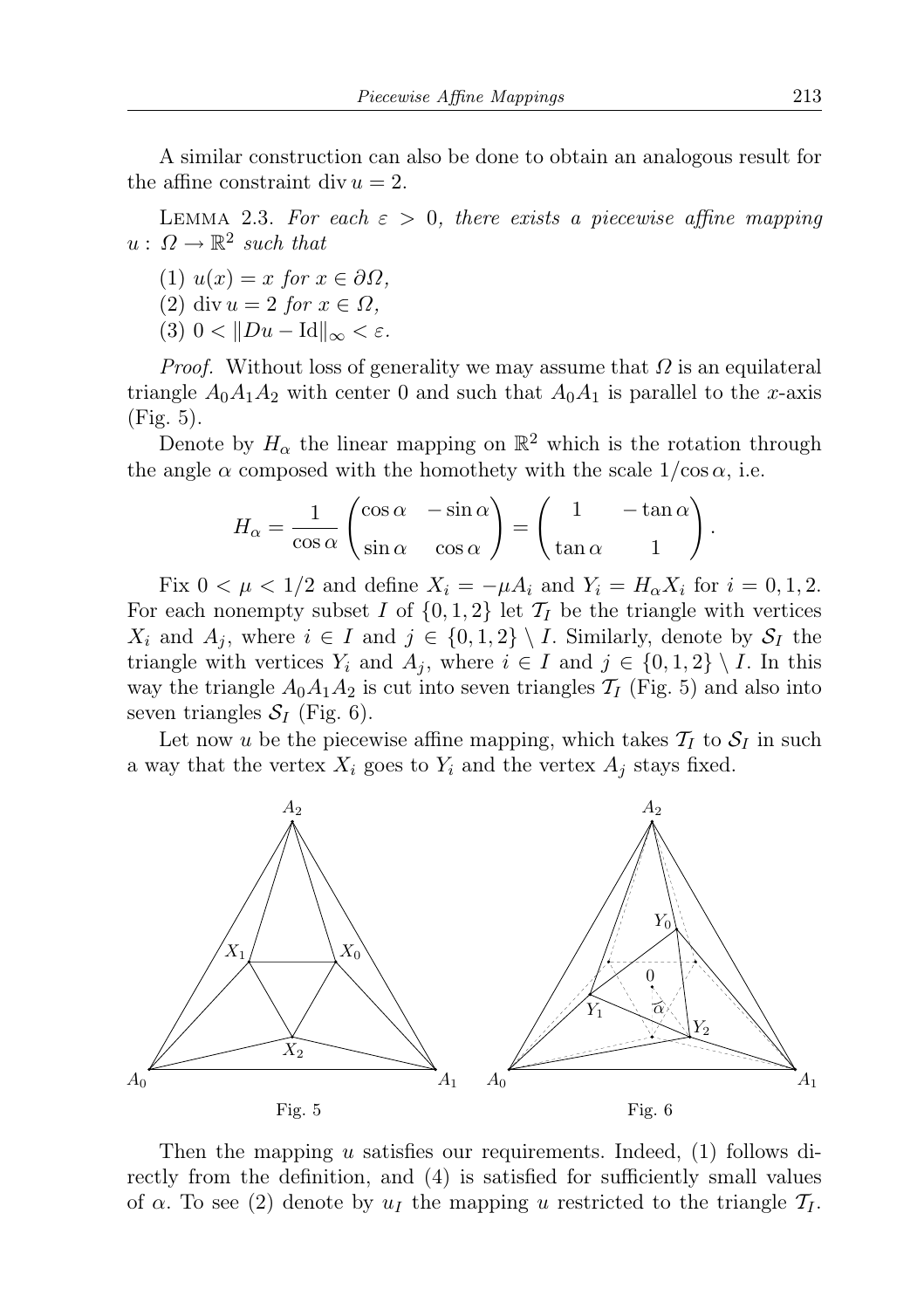Then

$$
Du_{\{0,1,2\}} = H_{\alpha}
$$
 and  $Du_{\{2\}} = \begin{pmatrix} 1 & * \\ 0 & 1 \end{pmatrix}$ ,

so  $\text{tr}(Du_{\{0,1,2\}}) = \text{tr}(Du_{\{2\}}) = 2$ . Moreover, if  $R_\alpha$  denotes the rotation through  $\alpha$ , then

$$
Du_{\{1\}} = R_{2\pi/3}^{-1} Du_{\{2\}} R_{2\pi/3}, \quad Du_{\{0\}} = R_{-2\pi/3}^{-1} Du_{\{2\}} R_{-2\pi/3},
$$

which gives  $\text{tr}(Du_{\{0\}}) = \text{tr}(Du_{\{1\}}) = \text{tr}(Du_{\{2\}}) = 2$ . Moreover,

$$
Du_{\{2,0\}} = R_{-2\pi/3}^{-1} Du_{\{1,2\}} R_{-2\pi/3}, \quad Du_{\{0,1\}} = R_{2\pi/3}^{-1} Du_{\{1,2\}} R_{2\pi/3},
$$

which gives  $tr(Du_{\{2,0\}}) = tr(Du_{\{0,1\}}) = tr(Du_{\{1,2\}}) = a$ . Since trace is a Null-Lagrangian and since  $tr(\text{Id}) = 2$ , we immediately obtain  $a = 2$ .

<span id="page-5-2"></span>REMARK 2.4. In the proofs of both lemmas the gradient  $Du$  consists of seven matrices  $C_1, \ldots, C_7$ . For each  $C_i$ , set  $c_i = |\{x \in \Omega : Du(x) = C_i\}|/|\Omega|$ . It is visible from the above construction that the numbers  $c_i$  may depend on  $\varepsilon$ . However, taking  $X_0$  sufficiently close to the midpoint of OM we have  $c_i > 1/17$ . This observation will be used in the proof of the next two propositions.

Denote by  $\delta_{ij}$  the matrix with the  $(i, j)$  entry equal to 1 and the other entries zero.

Using the above lemmas and a scaling argument, one can obtain special cases of the main approximation lemmas.

<span id="page-5-0"></span>PROPOSITION 2.5. Assume  $0 < \lambda < 1$ . Then for each  $\varepsilon > 0$  there exists a piecewise affine mapping  $u: \Omega \to \mathbb{R}^2$  such that

- (1)  $u(x) = x$  on  $\partial\Omega$ ,
- (2) det  $Du(x)=1$  a.e. on  $\Omega$ ,
- (3) dist $(Du(x), [A, B]) < \varepsilon$  a.e. on  $\Omega$ , where  $A = Id (1 \lambda)\delta_{12}$  and  $B = Id + \lambda \delta_{12}$ ,
- (4) the measure of the set  $Z = \{x \in \Omega : dist(Du(x), \{A, B\}) > \varepsilon\}$  is less *than or equal to*  $\frac{16}{17}|\Omega|$ .

The same proof applies if the nonlinear constraint  $\det X = 1$  is replaced by the affine one,  $tr(X) = 2$ .

<span id="page-5-1"></span>PROPOSITION 2.6. Assume  $0 < \lambda < 1$ . Then for each  $\varepsilon > 0$  there exists a piecewise affine mapping  $u : \Omega \to \mathbb{R}^2$  such that  $\text{div } u(x) = 2$  a.e. on  $\Omega$  and  $conditions (1), (3), (4)$  of Proposition [2](#page-5-0).5 hold.

Proof of Propositions [2.5](#page-5-0) and [2.6](#page-5-1). By the Vitali covering theorem it is enough to prove the results for  $\Omega$  being a fixed triangle (possibly depending on  $\varepsilon$ ).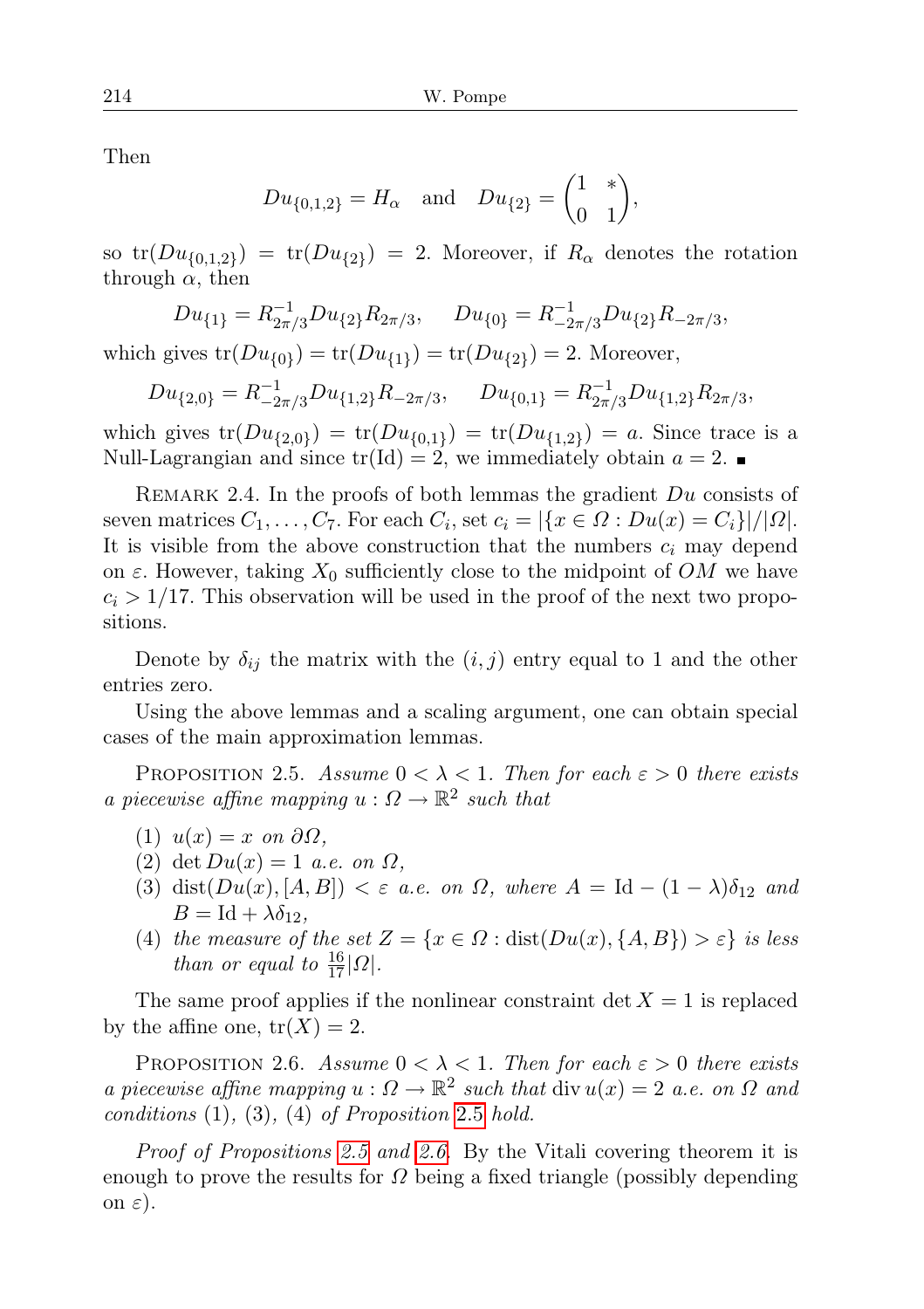Fix  $\varepsilon > 0$  and without loss of generality assume that  $\varepsilon^2 < \min(\lambda, 1 - \lambda)$ . According to Lemma [2.1](#page-2-0) (or Lemma [2.3,](#page-4-0) respectively), there exists a piecewise affine mapping v defined on an equilateral triangle  $\Omega$  in  $\mathbb{R}^2$  such that conditions  $(1)$ ,  $(2)$  of Lemma [2.1](#page-2-0) (or Lemma [2.3,](#page-4-0) respectively) are satisfied and

(2.1) 
$$
|Dv(x) - Id| < \varepsilon^2 \quad (x \in \Omega),
$$

where we assume that  $|\cdot|$  is the  $l^{\infty}$ -norm in  $\mathbb{R}^{n \times n}$ . Define

<span id="page-6-0"></span>
$$
a_{+} = \max\left\{\begin{array}{l}\frac{1}{\lambda} \cdot \frac{\partial v_{1}}{\partial x_{2}}(x) : \frac{\partial v_{1}}{\partial x_{2}}(x) \ge 0, x \in \Omega\right\},\\a_{-} = \max\left\{\begin{array}{l}\frac{1}{1-\lambda} \cdot \left|\frac{\partial v_{1}}{\partial x_{2}}(x)\right| : \frac{\partial v_{1}}{\partial x_{2}}(x) \le 0, x \in \Omega\right\}.\end{array}\right.
$$

Finally, define  $a = \max(a_+, a_-)$ . Then using [\(2.1\)](#page-6-0) and the inequality  $\varepsilon^2$  <  $\min(\lambda, 1 - \lambda)$  we infer that  $0 < a < 1$ .

Assume now that  $a = a_+$ ; the case  $a = a_-$  can be treated analogously. Then there exists a triangle  $\mathcal{T}_I$  such that

<span id="page-6-1"></span>
$$
a = \frac{1}{\lambda} \cdot \frac{\partial v_1}{\partial x_2}(x) \quad \text{for } x \in \mathcal{T}_I.
$$

Let  $S = \text{diag}(a^{1/2}, a^{-1/2})$ . We prove that the piecewise affine mapping (2.2)  $u(y) = (S^{-1} \circ v \circ S)(y)$ 

defined on the triangle  $\Omega_1 = S^{-1} \Omega$  satisfies our requirements.

Indeed  $(1)$  and  $(2)$  follow directly from the definition of u. So we concen-trate on (3) and (4). From [\(2.2\)](#page-6-1) we have, for  $x = Sy$ ,

$$
\frac{\partial u_1}{\partial x_1}(y) = \frac{\partial v_1}{\partial x_1}(x), \qquad \frac{\partial u_2}{\partial x_2}(y) = \frac{\partial v_2}{\partial x_2}(x),
$$
  

$$
\frac{\partial u_1}{\partial x_2}(y) = \frac{1}{a} \cdot \frac{\partial v_1}{\partial x_2}(x), \qquad \frac{\partial u_2}{\partial x_1}(y) = a \cdot \frac{\partial v_2}{\partial x_1}(x).
$$

Therefore using [2.1](#page-6-0) we obtain

<span id="page-6-3"></span>(2.3) 
$$
\left|\frac{\partial u_i}{\partial x_i}(y) - 1\right| = \left|\frac{\partial v_i}{\partial v_i}(x) - 1\right| < \varepsilon^2 < \varepsilon \quad (i = 1, 2).
$$

Moreover, if  $\frac{\partial u_1}{\partial x_2}(y) > 0$ , then we obtain

<span id="page-6-2"></span>(2.4) 
$$
\frac{\partial u_1}{\partial x_2}(y) = \frac{1}{a} \cdot \frac{\partial v_1}{\partial x_2}(x) \le \lambda,
$$

and the equality in [\(2.4\)](#page-6-2) holds for  $x \in \mathcal{T}_I$ . On the other hand, if  $\frac{\partial u_1}{\partial x_2}(y) \leq 0$ , then we obtain

(2.5) 
$$
\left|\frac{\partial u_1}{\partial x_2}(y)\right| = \frac{1}{a} \cdot \left|\frac{\partial v_1}{\partial x_2}(x)\right| \le 1 - \lambda.
$$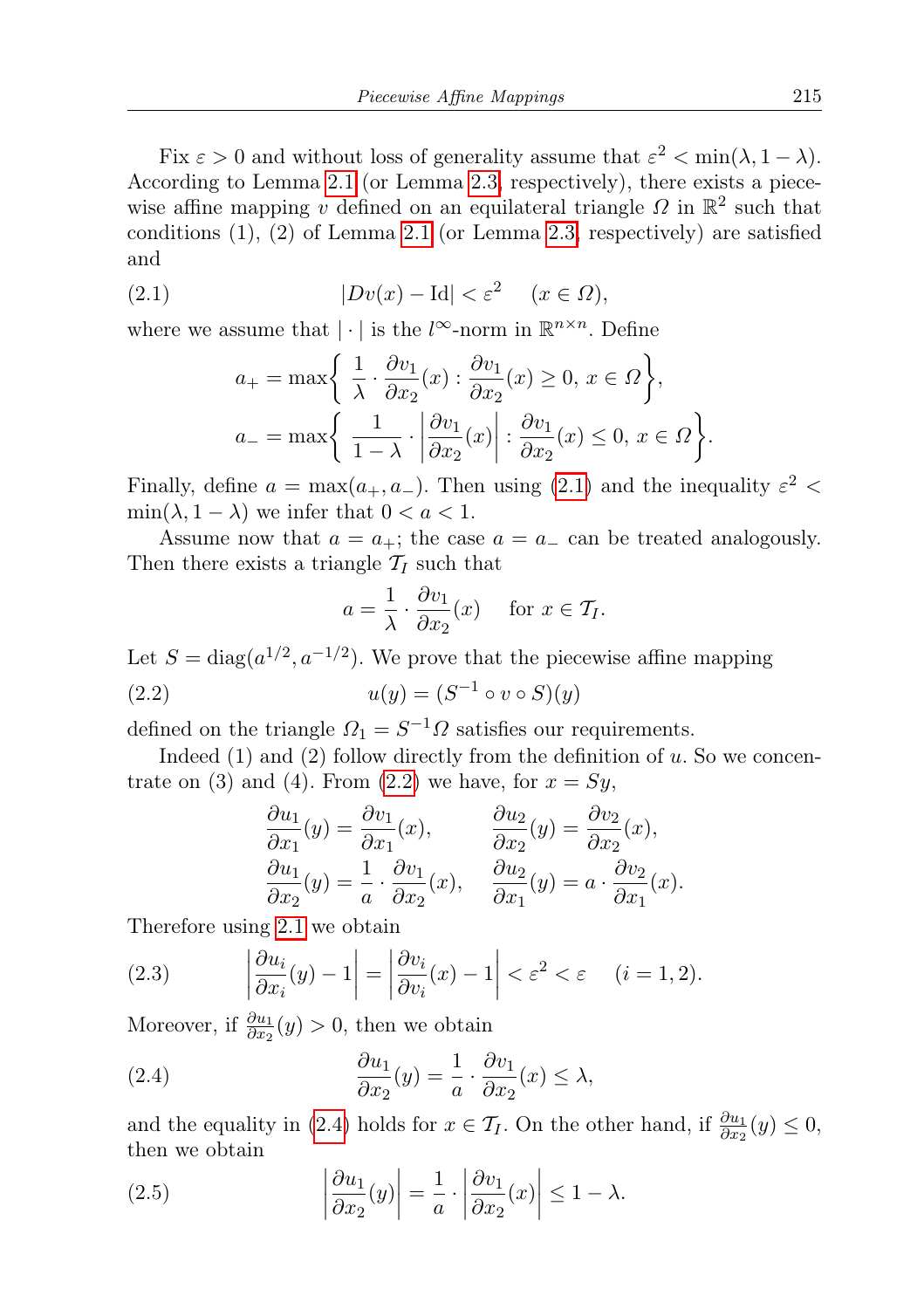Finally, we have

<span id="page-7-0"></span>(2.6) 
$$
\left|\frac{\partial u_2}{\partial x_1}(y)\right| = a \cdot \left|\frac{\partial v_2}{\partial x_1}(x)\right| < \varepsilon.
$$

Inequalities [\(2.3\)](#page-6-3)–[\(2.6\)](#page-7-0) directly give condition (3). Moreover, the equality in [\(2.4\)](#page-6-2) for  $x \in \mathcal{T}_I$  implies property (4) if  $X_0$  is chosen to be sufficiently close to the midpoint of *OM* (see Remark [2.4\)](#page-5-2).

3. Application: The approximation lemmas with constraints. In this section we use Propositions [2.5](#page-5-0) and [2.6](#page-5-1) to present direct proofs of the main approximation lemmas in convex integration theory. One of them preserves the constraint det  $Du = a \neq 0$ , while the other deals with div  $u = a$ . Both cases are treated in an arbitrary dimension.

<span id="page-7-1"></span>THEOREM 3.1 (S. Müller, V. Šverák [\[MS99\]](#page-10-13)). Let  $A, B \in \mathbb{R}^{n \times n}$  be such that rank $(B - A) = 1$  and  $\det A = \det B = a \neq 0$ . Let moreover  $F =$  $\lambda A + (1-\lambda)B$ , where  $\lambda \in (0,1)$ . Then for each  $\varepsilon > 0$  there exists a piecewise affine mapping u defined on  $\Omega$  and having the following properties:

- (1)  $u(x) = Fx$  on  $\partial\Omega$ .
- (2) det  $Du(x) = a$  a.e. on  $\Omega$ ,
- (3) dist $(Du(x), [A, B]) < \varepsilon$  a.e. on  $\Omega$ ,
- (4) the measure of the set  $Z = \{x \in \Omega : dist(Du(x), \{A, B\}) > \varepsilon\}$  is less than or equal to  $c|\Omega|$ , where  $0 < c < 1$  is a constant depending only on the dimension n.

REMARKS. The original result of S. Müller and V. Šverák is more general. It deals with a fixed minor (subdeterminant) of order  $\geq 2$  instead of the determinant. Also, condition (4) is a bit different: it says that the measure of the set Z is less than  $\varepsilon$ . However, the above weaker condition (4) is easier to obtain and it is still sufficient for an application in convex integration theory (see [\[Po10,](#page-11-2) Appendix] ).

<span id="page-7-2"></span>THEOREM 3.2 (S. Müller, V. Šverák [\[MS99\]](#page-10-13)). Let  $A, B \in \mathbb{R}^{n \times n}$  be such that rank $(B-A) = 1$  and tr  $A = \text{tr } B = a$ . Let moreover  $F = \lambda A + (1-\lambda)B$ , where  $\lambda \in (0,1)$ . Then for each  $\varepsilon > 0$  there exists a piecewise affine mapping u defined on  $\Omega$  and having the following properties:

- (1)  $u(x) = Fx$  on  $\partial\Omega$ ,
- (2) div  $u(x) = a$  a.e. on  $\Omega$ ,
- (3) dist $(Du(x), [A, B]) < \varepsilon$  a.e. on  $\Omega$ ,
- (4) the measure of the set  $Z = \{x \in \Omega : dist(Du(x), \{A, B\}) > \varepsilon\}$  is less than or equal to  $c|\Omega|$ , where  $0 < c < 1$  is a constant depending only on the dimension n.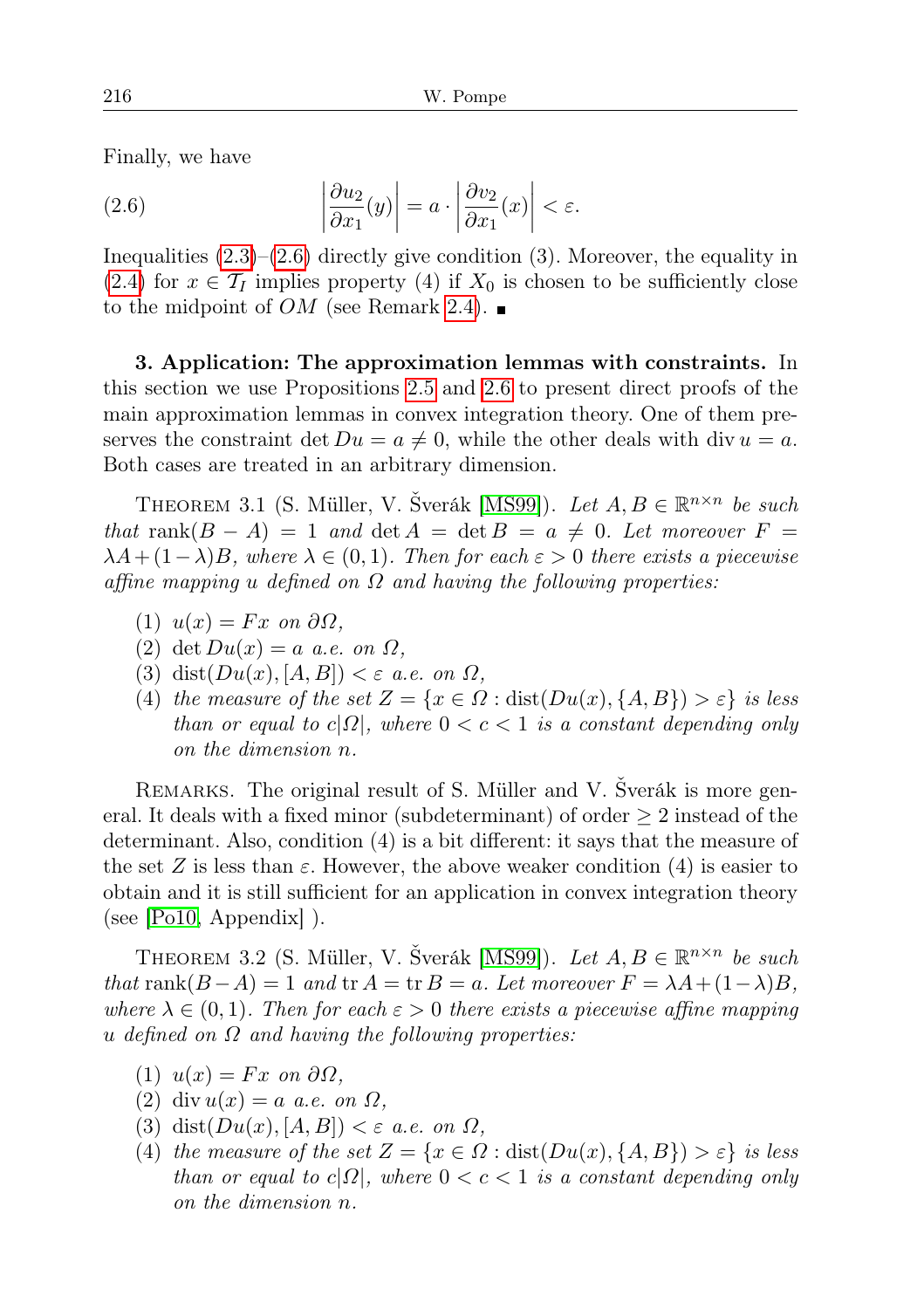Proof of Theorems [3.1](#page-7-1) and [3.2](#page-7-2). By the Vitali covering theorem, it is enough to prove the statement for a fixed polyhedron in  $\mathbb{R}^n$ .

STEP 1. Assume that  $F = \text{Id}$  and  $B - A = \delta_{12}$ . If  $n = 2$ , then the conclusion follows directly from Proposition [2.5.](#page-5-0) More precisely, there exists a triangle  $\Omega = A_0 A_1 A_2$  divided into the triangles  $\mathcal{T}_1, \ldots, \mathcal{T}_7$  and also into the triangles  $S_1, \ldots, S_7$  and a piecewise affine mapping v that is affine on each  $\mathcal{T}_i$ , takes  $\mathcal{T}_i$  onto  $\mathcal{S}_i$  and satisfies  $(1)$ – $(4)$ .

Let now  $n = 3$ . Place the triangle  $A_0A_1A_2$ , together with its partitions  $\{T_1, \ldots, T_7\}$  and  $\{S_1, \ldots, S_7\}$  on the plane  $x_3 = 0$  in such a way that the point  $(0, 0, 0)$  lies inside the triangle  $A_0A_1A_2$ . Define  $A_3 = (0, 0, 1)$  and  $A_4 =$  $(0, 0, -1)$ . Then the tetrahedrons  $\mathcal{T}_i^+ = \text{conv}(\mathcal{T}_i, A_3)$  and  $\mathcal{T}_i^- = \text{conv}(\mathcal{T}_i, A_4)$ with  $i = 1, ..., 7$  determine a triangulation of  $\Omega = \text{conv}(A_0, A_1, ..., A_4)$ into 14 parts. Similarly, the tetrahedrons  $S_i^+ = \text{conv}(S_i, A_3)$  and  $S_i^- =$  $conv(S_i, A_4)$  with  $i = 1, ..., 7$  determine another partition of  $\Omega$  into 14 parts.

Let now u be the piecewise affine mapping, which is affine on each  $\mathcal{T}_i^+$ ,  $\mathcal{T}_i^-$  and which takes  $\mathcal{T}_i^+$ ,  $\mathcal{T}_i^-$  onto  $\mathcal{S}_i^+$ ,  $\mathcal{S}_i^-$ , respectively, in such a way that  $u(x) = v(x)$  for  $x \in \mathcal{T}_i$  and  $u(A_3) = A_3$ ,  $u(A_4) = A_4$ .

Then the mapping u satisfies our requirements for  $n = 3$ . Indeed, since  $u(A_i) = A_i$ , (1) is satisfied. To see (2), observe that the gradient of u at any point takes each vector  $(x, y, z)$  to  $(u, v, z)$  (in other words, the gradient of u at each point does not change the last coordinate of any vector). This yields

$$
\frac{\partial u_3}{\partial x_1}(x) = \frac{\partial u_3}{\partial x_2}(x) = 0 \text{ and } \frac{\partial u_3}{\partial x_3}(x) = 1 \quad (x \in \Omega),
$$

from which (2) follows.

Moreover, choosing the triangle  $A_0A_1A_2$  small enough we obtain

$$
\left|\frac{\partial u_1}{\partial x_3}(x)\right| < \varepsilon
$$
 and  $\left|\frac{\partial u_2}{\partial x_3}(x)\right| < \varepsilon$   $(x \in \Omega)$ .

This together with the conclusion for  $n = 2$  gives (3) and (4).

We use the same procedure to pass from an arbitrary dimension  $n$  to the dimension  $n + 1$ . As a result we obtain a convex polyhedron  $\Omega =$ conv $(A_0, A_1, \ldots, A_{2n-2})$  in  $\mathbb{R}^n$  divided into  $7 \cdot 2^{n-2}$  regions and a piecewise affine mapping  $u: \Omega \to \mathbb{R}^n$  satisfying assumptions (1)–(4).

STEP 2. Assume that  $F = Id$  and A, B are arbitrary. By the Jordan decomposition theorem we can find an invertible matrix T such that  $B-A =$  $T^{-1}\alpha\delta_{11}T\;$   $(\alpha \in \mathbb{R}, \; \alpha \neq 0)$  or  $B - A = T^{-1}\delta_{12}T$ . Then for each real number t we have  $\mathrm{Id} + t(B - A) = T^{-1}(\mathrm{Id} + t\alpha \delta_{11})T$  or  $\mathrm{Id} + t(B - A) = T^{-1}(\mathrm{Id} +$  $t\delta_{12}$ )T, respectively. Since for each  $t \in \mathbb{R}$  we have  $\det(\text{Id} + t(B - A)) = 1$  or  $tr(\text{Id} + t(B - A)) = n$ , the former case is impossible.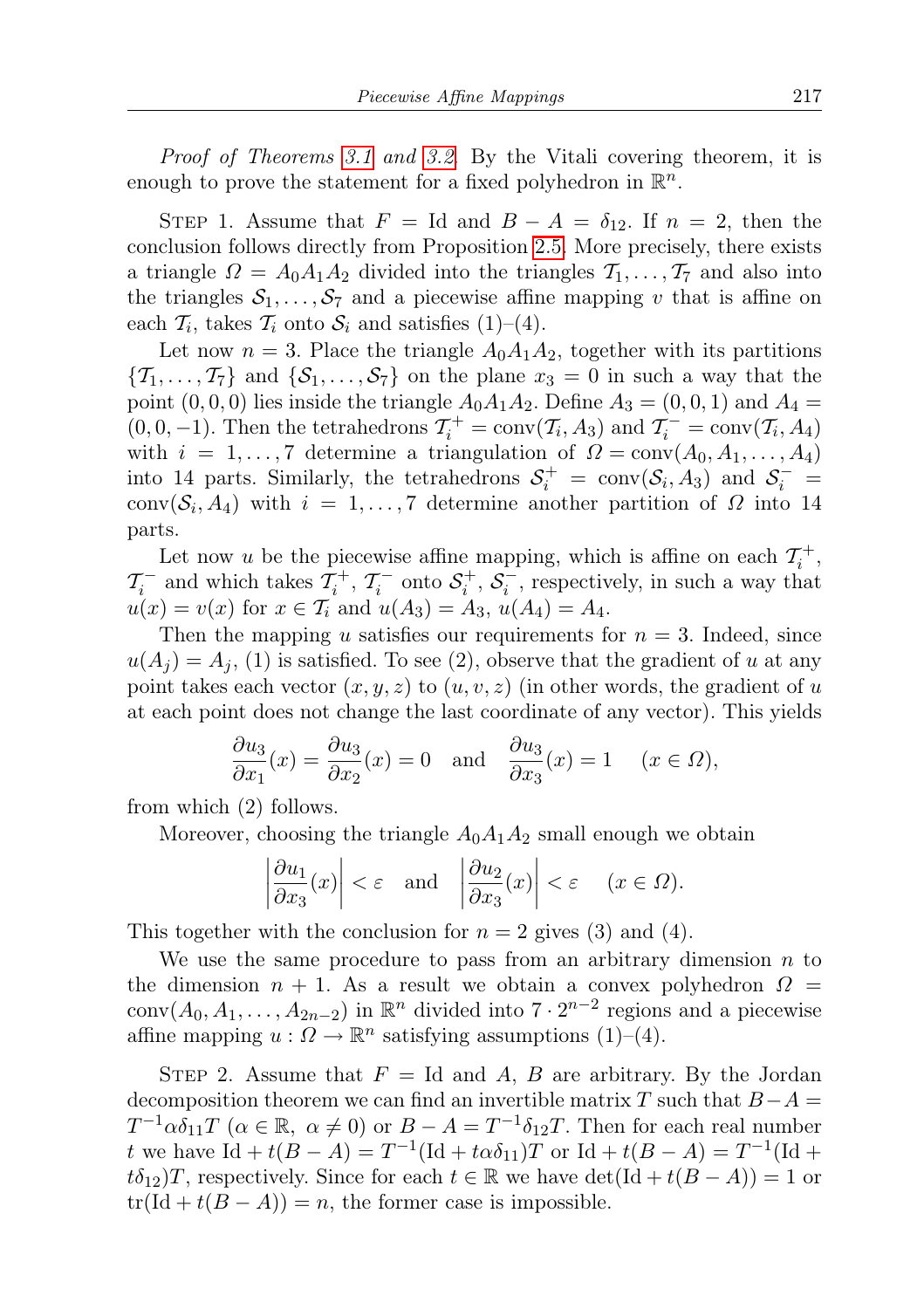For a fixed  $\varepsilon > 0$  we find a mapping  $v : \Omega \to \Omega$  satisfying the conclusions of the theorem with  $B - A = \delta_{12}$  (Step 1). Then the mapping  $u(x) =$  $(T^{-1} \circ v \circ T)(x)$  defined on the simplex  $\Omega_1 = T^{-1} \Omega$  satisfies our conclusions. Indeed,  $(1)$  and  $(2)$  follow directly from the definiton of u. Conditions  $(3)$ and (4) follow from the fact that the mapping  $X \mapsto T^{-1}XT$  is linear, and hence continuous on  $\mathbb{R}^{n \times n}$ , and for each  $t \in \mathbb{R}$  takes the matrix Id +  $t\delta_{12}$  to  $\mathrm{Id} + t(B - A).$ 

STEP 3. Assume that  $F$ ,  $A$ ,  $B$  are arbitrary. In the case of Theorem [3.1](#page-7-1) we have  $\det(F + t(B - A)) = a$  for each  $t \in \mathbb{R}$ . Hence

$$
\det(\mathrm{Id} + t(F^{-1}B - F^{-1}A)) = 1.
$$

Therefore we may construct a mapping v like in Step 2 with  $F^{-1}A$  and  $F^{-1}B$  instead of A and B, respectively. Then the mapping  $u(x) = (F \circ v)(x)$ satisfies our requirements.

In the case of Theorem [3.2](#page-7-2) we have  $\text{tr}(F+t(B-A))=n$  for each  $t \in \mathbb{R}$ . Since  $tr(\text{Id}+t((B-F+\text{Id})-(A-F+\text{Id})))=n$ , we may construct a mapping v as in Step 2 with  $A-F+Id$  and  $B-F+Id$  instead of A and B, respectively. Then the mapping  $u(x) = Fx - x + v(x)$  satisfies our requirements.

REMARKS. 1. Based on the mapping u defined on the square  $A_0A_1A_2A_3$ (see Remark [2.2\)](#page-3-0) instead of on the equilateral triangle  $A_0A_1A_2$ , one obtains a piecewise affine mapping having  $5 \cdot 2^{n-2}$  gradients.

2. The piecewise affine mapping constructed in Step 1 of the above proof satisfies much more constraints than only det  $Du = 1$  or div  $u = 2$ : at each point  $x \in \Omega$  the matrix  $Du(x)$  is almost triangular, i.e.

$$
\frac{\partial u_i}{\partial x_j}(x) = 0 \quad \text{for } i > j \text{ with } (i, j) \neq (2, 1) \quad \text{and} \quad \frac{\partial u_i}{\partial x_i}(x) = 1 \quad \text{ for } i \geq 3.
$$

In particular, at each  $x \in \Omega$  the characteristic polynomial  $p(\lambda)$  of  $Du(x)$  is equal to

$$
p(\lambda) = (\lambda^2 + a\lambda + 1)(1 - \lambda)^{n-2}
$$

or

$$
p(\lambda) = (\lambda^2 - 2\lambda + a)(1 - \lambda)^{n-2} \quad (a \in \mathbb{R}).
$$

(The first case corresponds to the constraint det  $Du = 1$  and the second one to div  $u = n$ .) This property is still preserved in Step 2, but destroyed at the very last Step 3.

3. If  $n = 2$ , then by a linear change of variables we may transform the constraint div  $u = 0$  to  $Du = (Du)^T$ . Hence Theorem [3.2](#page-7-2) holds also if div u  $= 0$  is replaced by  $Du = (Du)^T$ . However, for dimensions  $n \geq 3$  our method of construction fails. In this case we refer the reader to [\[Ki02,](#page-10-12) Proposition 3.4], where the method uses the ideas of S. Müller and V. Šverák [\[MS99\]](#page-10-13).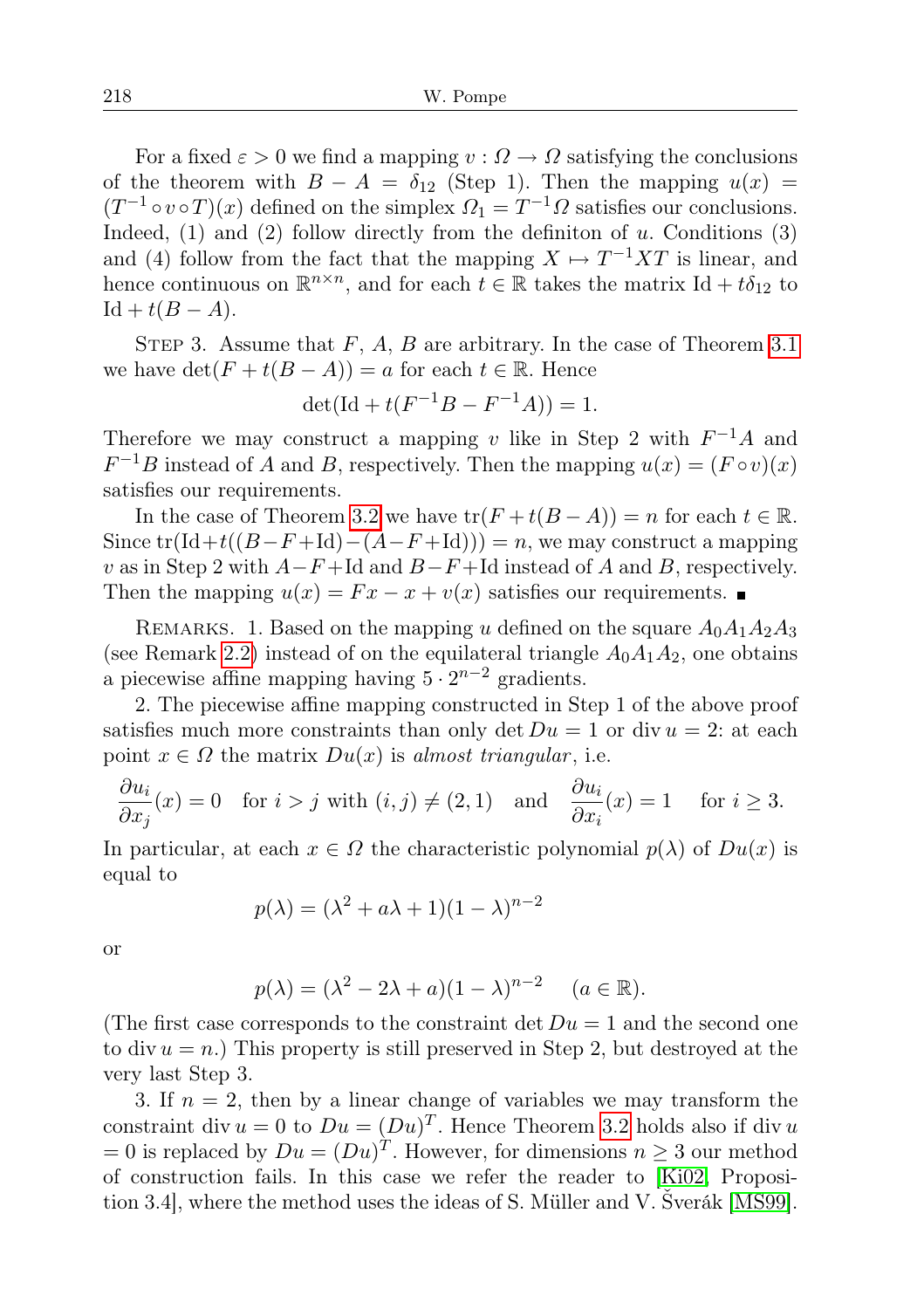Acknowledgments. This work is supported by the KBN grant nr 1 PO3 A 008 29.

## References

<span id="page-10-15"></span><span id="page-10-14"></span><span id="page-10-11"></span><span id="page-10-10"></span><span id="page-10-9"></span><span id="page-10-4"></span><span id="page-10-3"></span><span id="page-10-2"></span><span id="page-10-1"></span>

| [AFS04] | K. Astala, D. Faraco and L. Székelyhidi, Convex integration and the L <sup>p</sup> theory<br>of elliptic equations, MPI-MIS preprint $70/2004$ . |
|---------|--------------------------------------------------------------------------------------------------------------------------------------------------|
| [Co08]  |                                                                                                                                                  |
|         | S. Conti, Quasiconvex functions incorporating volumetric constraints are rank-<br>one convex, J. Math. Pures Appl. 90 (2008), 15-30.             |
| [CDK07] | S. Conti, G. Dolzmann and B. Kirchheim, <i>Existence of Lipschitz minimizers</i>                                                                 |
|         | for the three-well problem in solid-solid transitions, Ann. Inst. H. Poincaré                                                                    |
|         | Anal. Non Linéaire 24 (2007), 953-962.                                                                                                           |
| [CT05]  | S. Conti and F. Theil, Single-slip elastoplastic microstructures, Arch. Ration.                                                                  |
|         | Mech. Anal. 178 (2005), 125-148.                                                                                                                 |
| [DM97]  | B. Dacorogna and P. Marcellini, General existence theorems for Hamilton-                                                                         |
|         | Jacobi equations in the scalar and vectorial cases, Acta Math. 178 (1997),                                                                       |
|         | $1 - 37.$                                                                                                                                        |
| [DM99]  | -, -, Implicit Partial Differential Equations, Progr. Nonlinear Differential                                                                     |
|         | Equations Appl. 37, Birkhäuser, 1999.                                                                                                            |
| [DM90]  | B. Dacorogna and J. Moser, On a partial differential equation involving the                                                                      |
|         | Jacobian determinant, Ann. Inst. H. Poincaré Anal. Non Linéaire 7 (1990),                                                                        |
|         | $1 - 26.$                                                                                                                                        |
| [Gr73]  | M. Gromov, Convex integration of differential relations, Izv. Akad. Nauk SSSR                                                                    |
|         | $37(1973), 329-343.$                                                                                                                             |
| [Gr86]  | -, Partial Differential Relations, Springer, 1986.                                                                                               |
| [Ki01]  | B. Kirchheim, Deformations with finitely many gradients and stability of qua-                                                                    |
|         | siconvex hulls, C. R. Acad. Sci. Paris Sér. I Math. 332 (2001), 289–294.                                                                         |
| [Ki02]  | -, Rigidity and Geometry of Microstructures, MPI-MIS Lecture Notes 16,                                                                           |
|         | $2003.$                                                                                                                                          |
| [KMS03] | B. Kirchheim, S. Müller and V. Šverák, Studying nonlinear pde by geometry in                                                                     |
|         | <i>matrix space</i> , in: Geometric Analysis and Nonlinear Partial Differential Equa-                                                            |
|         | tions, S. Hildebrandt and H. Karcher (eds.), Springer, 2003, 347–395.                                                                            |
| [Ku55]  | N. H. Kuiper, On $C^1$ isometric embeddings, I, Nederl. Akad. Wetensch. Proc.                                                                    |
|         | A $55$ (1955), 545–556.                                                                                                                          |
| [LS09]  | C. de Lellis and L. Székelyhidi, The Euler equations as a differential inclusion,                                                                |
|         | Ann. of Math. 170 (2009), 1417-1436.                                                                                                             |
| [Mu99]  | S. Müller, <i>Variational models for microstructure and phase transitions</i> , in:                                                              |
|         | Calculus of Variations and Geometric Evolution Problems (Cetraro, 1996),                                                                         |
|         | F. Bethuel et al. (eds.), Lecture Notes in Math. 1713, Springer, 1999, 85-210.                                                                   |
| [MRS05] | S. Müller, M. O. Rieger and V. Šverák, Parabolic systems with nowhere smooth                                                                     |
|         | solutions, Arch. Ration. Mech. Anal. 177 (2005), 1-20.                                                                                           |
| [MS96]  | S. Müller and V. Šverák, Attainment result for the two-well problem by convex                                                                    |
|         | integration, in: Geometric Analysis and the Calculus of Variations, J. Jost (ed.),                                                               |
|         | Int. Press, 1996, 239-251.                                                                                                                       |
| [MS98]  | $-,-$ , Unexpected solutions of first and second order partial differential equa-                                                                |
|         | tions, Doc. Math. Special Volume Proc. ICM 1998, Vol. II, 691-702.                                                                               |
| [11000] | Converse internation with constructive and confirming to phone transit                                                                           |

<span id="page-10-13"></span><span id="page-10-12"></span><span id="page-10-8"></span><span id="page-10-7"></span><span id="page-10-6"></span><span id="page-10-5"></span><span id="page-10-0"></span>[\[MS99\]](http://dx.doi.org/10.1007/s100970050012)  $\quad -$ ,  $\quad$ , Convex integration with constraints and applications to phase transitions and partial differential equations, J. Eur. Math. Soc. 1 (1999), 393–442.